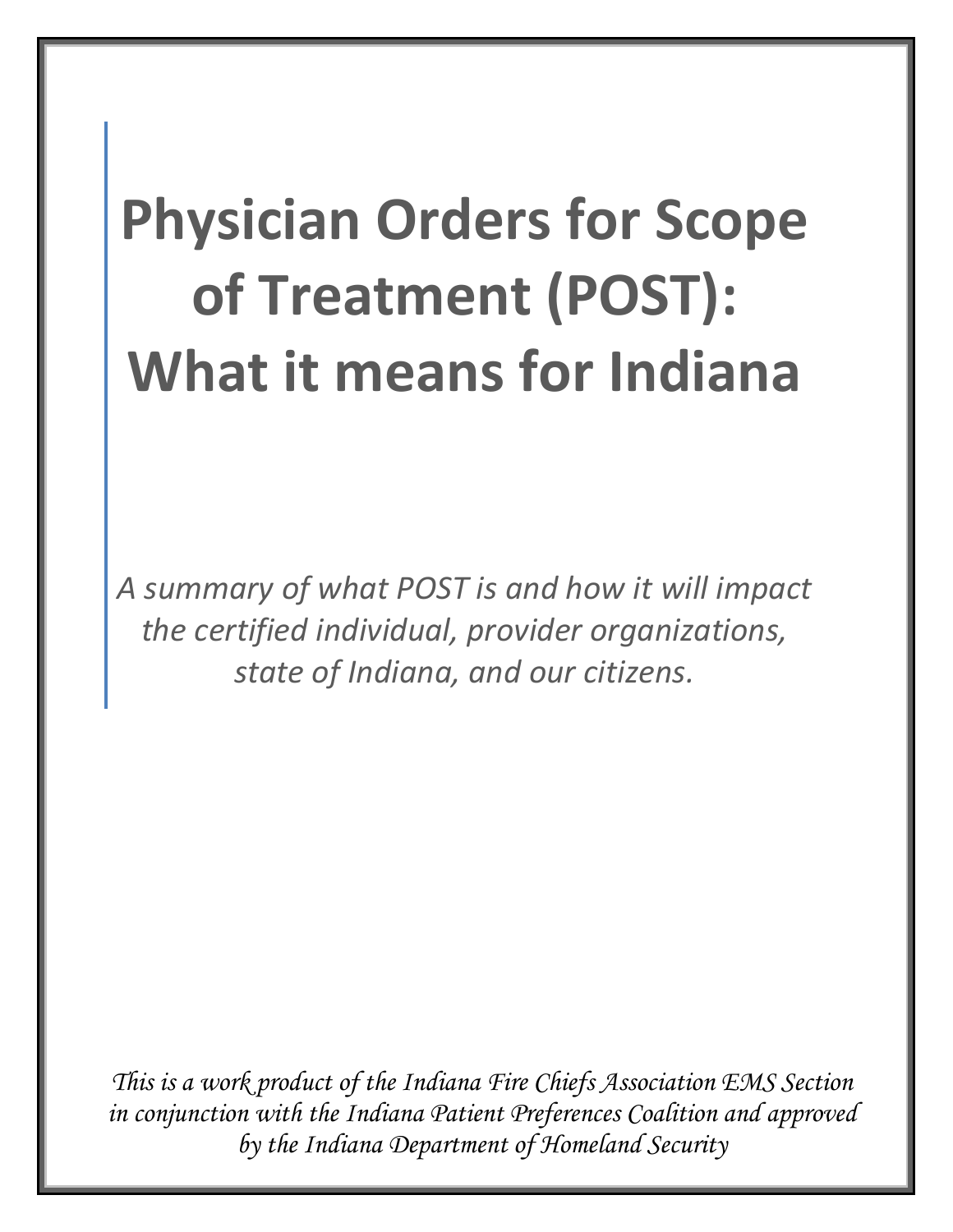*In March of 2013, House Bill 1182 was passed by the Indiana legislature. It was filed March 12, 2013, and became effective July 1, 2013. The current act can be reviewed in its entirety at:* 

*http://www.in.gov/legislative/bills/2013/HE/HE1182.1.html*

Unlike most traditional living wills, the POST program alters the kind of treatments people receive near the end of life so that it is consistent with their preferences. Unlike traditional code status orders, which narrowly focus on decisions about resuscitation, POST permits individualization of treatment goals to better reflect the myriad decisions people face in the last year of life. (http://www.iupui.edu/~irespect/POST.html)

# *Contents:*

- *- Frequently asked questions*
- *- Situational Examples*
- *- Useful links*
- *- Examples of Advance Directive specifics*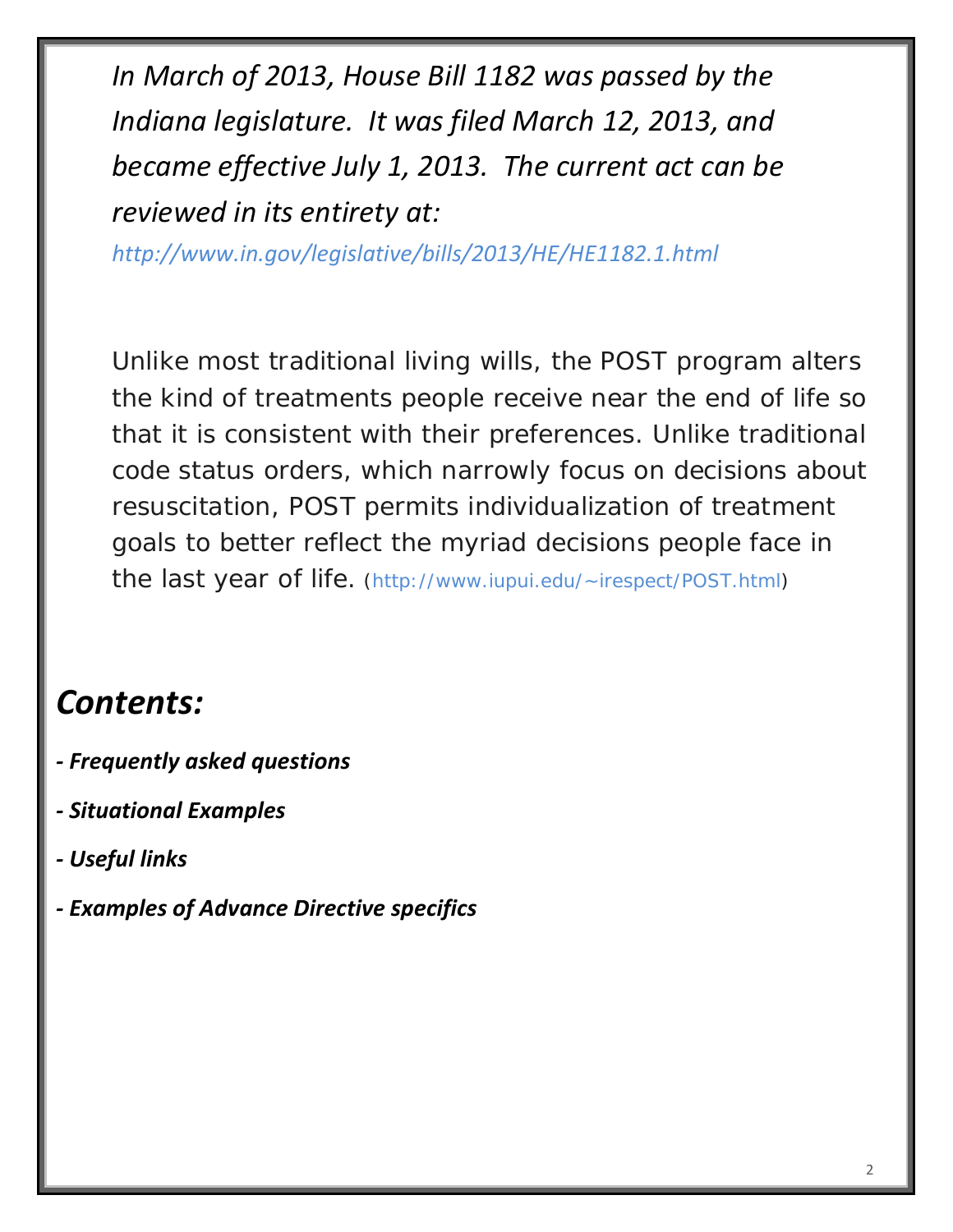*Frequently Asked Questions (FAQs):*

- *1. What are Advance Directives?*
	- *a.POST*
	- *b.Out of Hospital DNR*
	- *c. Living Will*
	- *d.Life Prolonging Procedures Will*
- *2. What is POST?*
	- *a.Sections of the POST form explained*
- *3. How is a POST form different from a DNR?*
- *4. How is a POST form different from a living will?*
- *5. How might this affect care for a patient?*
- *6. Who can honor a POST form?*
- *7. When might I start seeing POST forms?*
- *8. What makes a POST form valid?*
- *9. What if the patient has multiple Advance Directives?*
- *10. Am I protected, legally, if for some reason I do not follow the POST form?*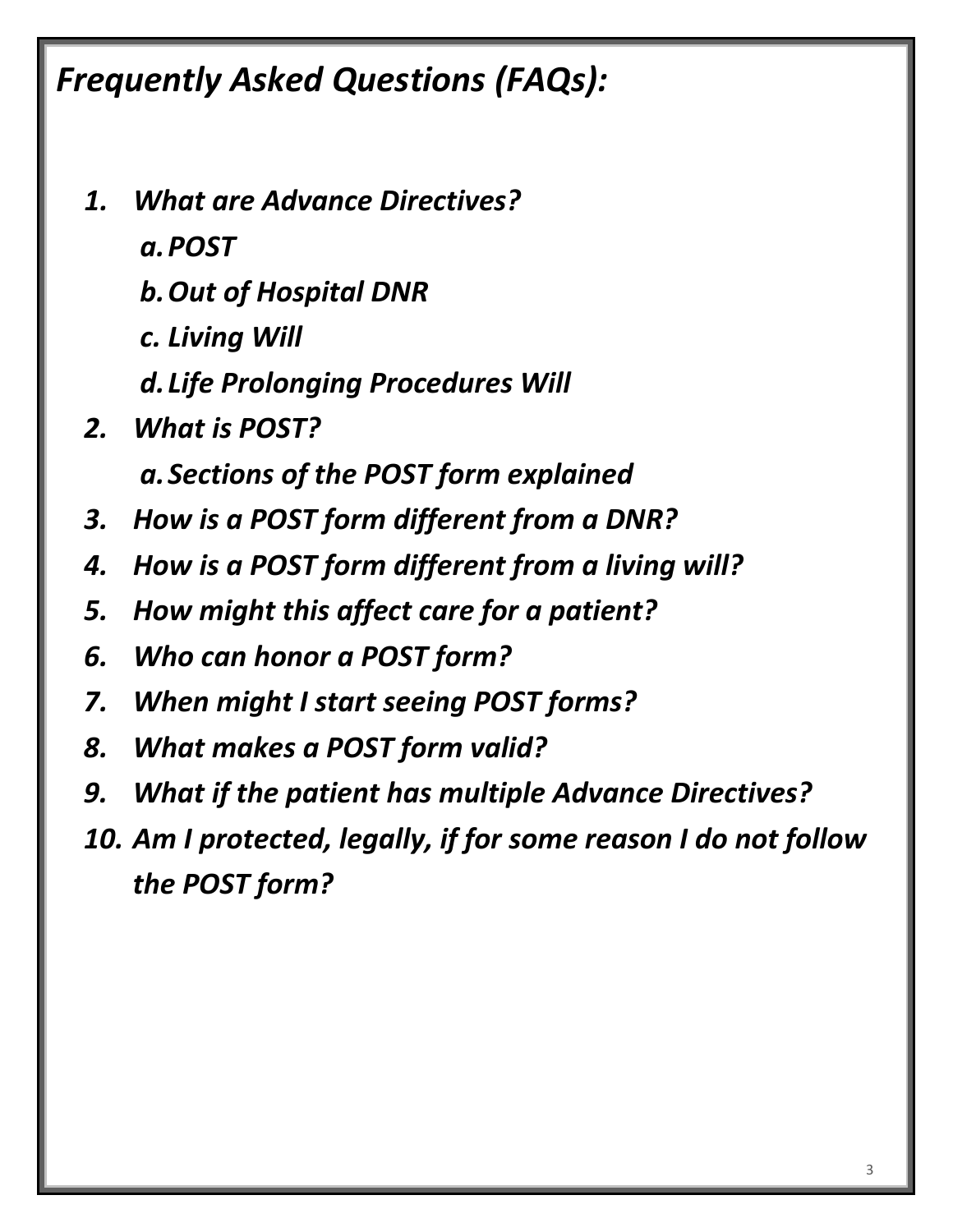### *1.What are Advance Directives?*

Advance Directives are legal documents that spell out what care you would like to receive if you experience a life-altering event. There are numerous types of legally recognized advance directives in Indiana. Advance directives discussed in this packet are:

- a. POST
- b. Out of Hospital DNR
- c. Living Will
- d. Life Prolonging Procedures Will

# *2.What is POST?*

The Indiana POST Program is designed for persons with advance chronic progressive disease, frailty, or terminal conditions. These are persons for whom the physician would not be surprised if they died within the next 12 months because of their advance disease. Persons with these life-limiting conditions experience diminished benefits from treatments and increased burden as their condition progresses. The centerpiece of the program is the POST form, which documents an individual's treatment preferences in the form of medical orders that are easily understood by healthcare providers. The POST form is designed to transfer with an individual throughout the healthcare system to ensure treatment preferences are honored across all care settings. (http://www.iupui.edu/~irespect/POST.html)

#### **a. Sections of the POST form:**

#### **EMS will utilize Sections A, B and reference E and F**

Section A on the POST form focuses on the Code Status - specifically whether a full resuscitation attempt should be initiated or should not be initiated.

Section B deals with the level of medical interventions a patient desires. This can range from comfort measures only (pain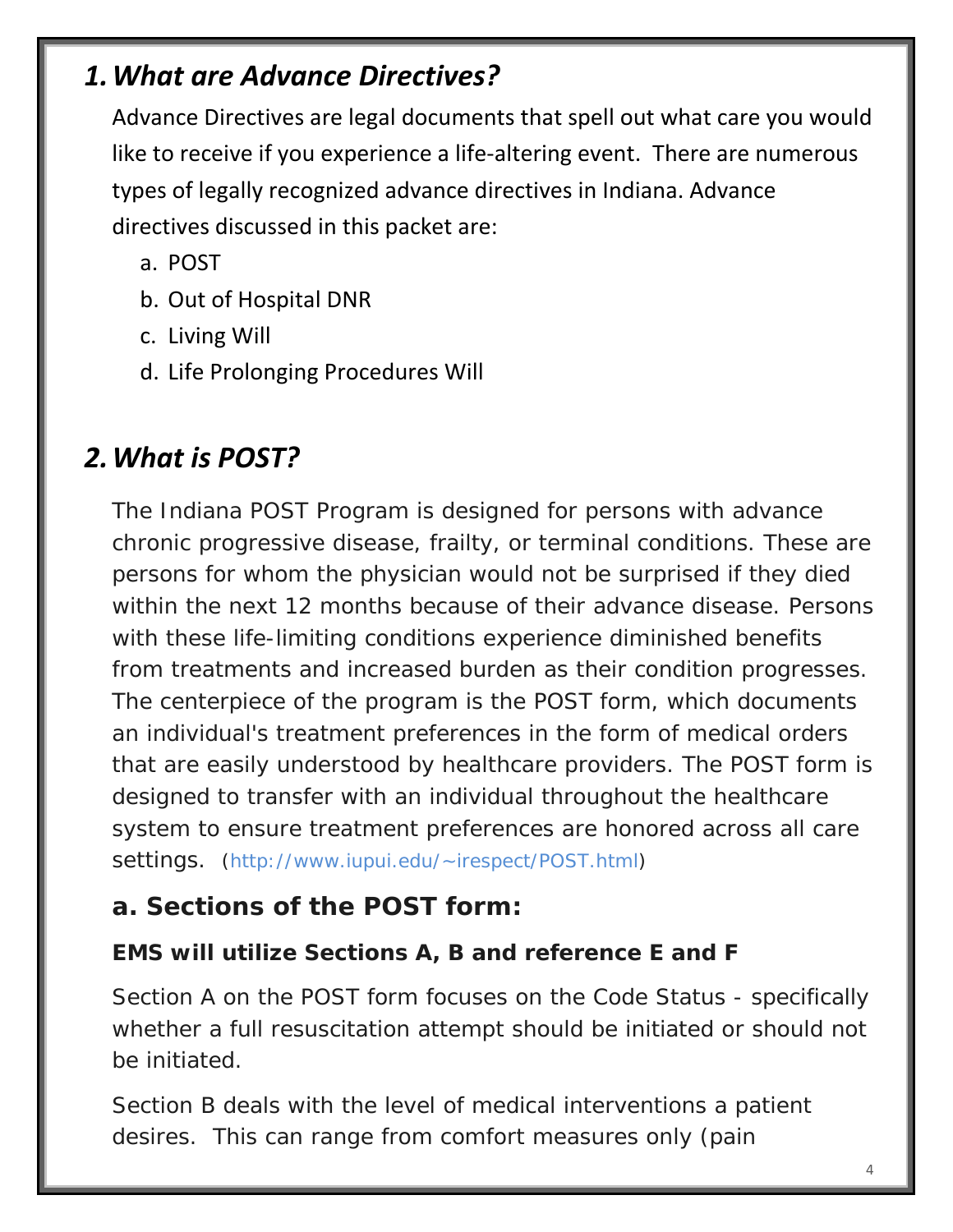medications and comfort but allow a natural death) to limited additional interventions (IV, Intubation decision, fluids and cardiac interventions) to a choice for full treatment.

Sections C and D focus on antibiotics and artificial nutrition respectively. These are for facility use but should be noted as being on the same POST form, as there are not separate forms for separate agencies.

Section E documents that a discussion occurred with the patient or the patient's representative with the appropriate signatures.

Section F is for the physician signature and identifiers.

# *3.How is a POST form different from a DNR?*

A DNR or Do Not Resuscitate form and a POST form have differences and similarities. The DNR must be made in conjunction with a physician and the individual or the individual's representative (legal guardian, court appointed representative, formal Healthcare Representative, or Power of Attorney) in order to state that an individual is terminally ill and would not be expected to recover well from cardiac arrest and, therefore, resuscitation efforts should be withheld. Different DNR forms are used within facilities (extended care facilities and hospitals) versus the out of hospital DNR. This has created confusion and often an inability to honor DNR forms by out of hospital providers - specifically EMS. The Out of Hospital DNR (OHDNR) must contain the individual's name, date of the DNR, the words Do Not Resuscitate and Physician signature.

A POST form has one section dedicated to the Code Status or DNR preferences (Section A). The remainder of the form is dedicated to outlining specific treatment guidelines. (example: I do want artificial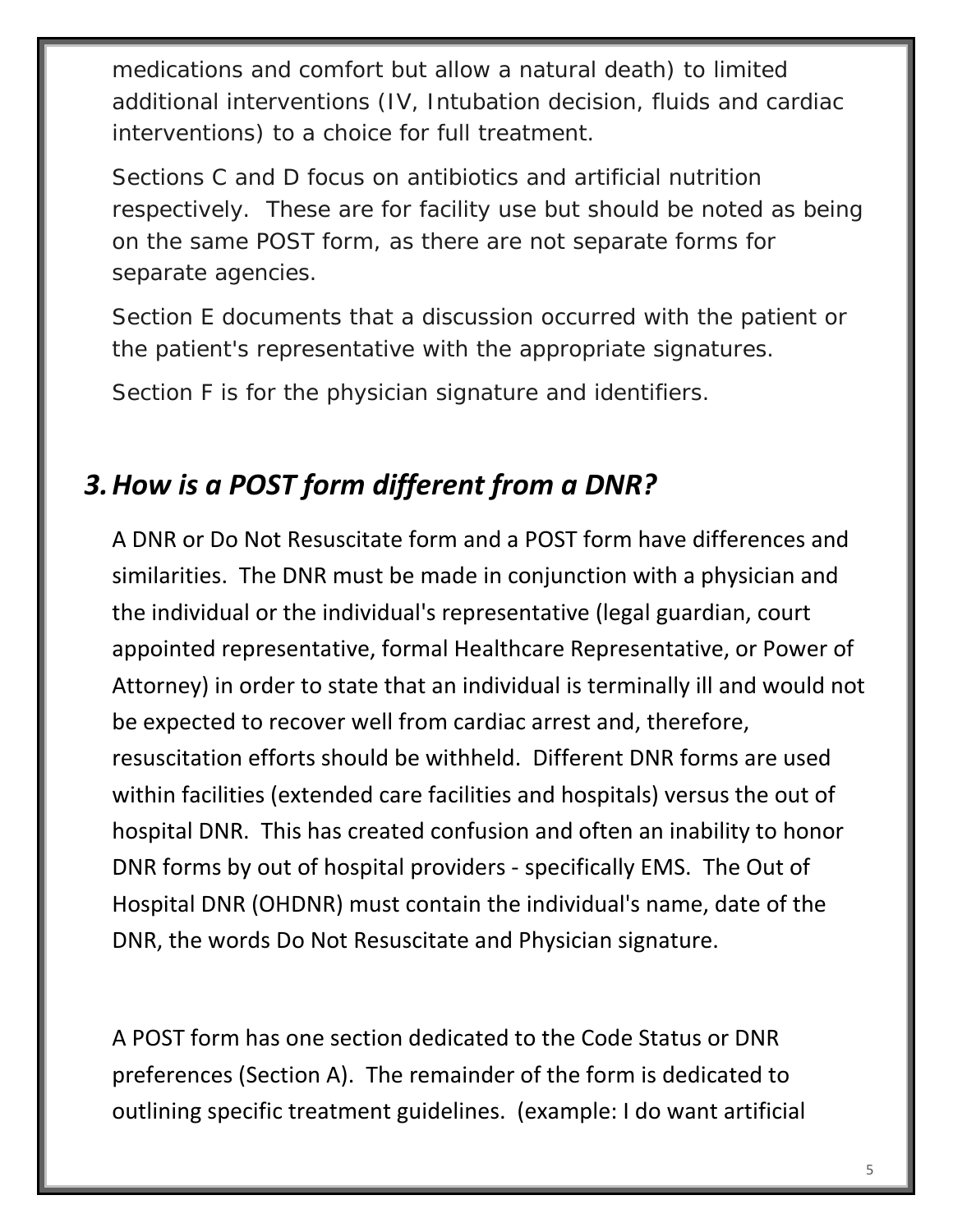nutrition; I do not want transported to the hospital; etc.) The POST form must also be executed in conjunction with a physician and the individual or the individual's Authorized Representative, Guardian or Power of Attorney. The POST form is not intended for persons with a long life expectancy and should be revisited if a person's medical situation changes.

The end of this document has more specifics on the Out of Hospital DNR specifically and more is available via the given links.

# *4.How is a POST form different from a living will?*

A living will is available for anyone over the age of eighteen (18) years of age and of sound mind. The living will is used when a situation arises such that a person cannot speak for himself or herself. The living will expresses the care a person would like to receive or does not want to receive. *Living wills are not traditionally honored by Indiana Emergency Medical Services* but are used in hospital situations. If a living will is to be honored by EMS Providers in any form, Medical Direction involvement is required.

A POST form is *only* for those already experiencing advanced disease that is life limiting or terminal. The POST does specifically outline treatments that a person would like to receive or not receive. The difference is that this form is only for those with advance disease that can expect to face decisions regarding life prolonging procedures in the near future. It requires a physician signature and is a physician's order.

POST does not allow the traditional Living Wills that are currently not honored by EMS, to be honored by EMS. It does require all healthcare providers to honor the POST form.

# *5.How might POST affect care for an individual?*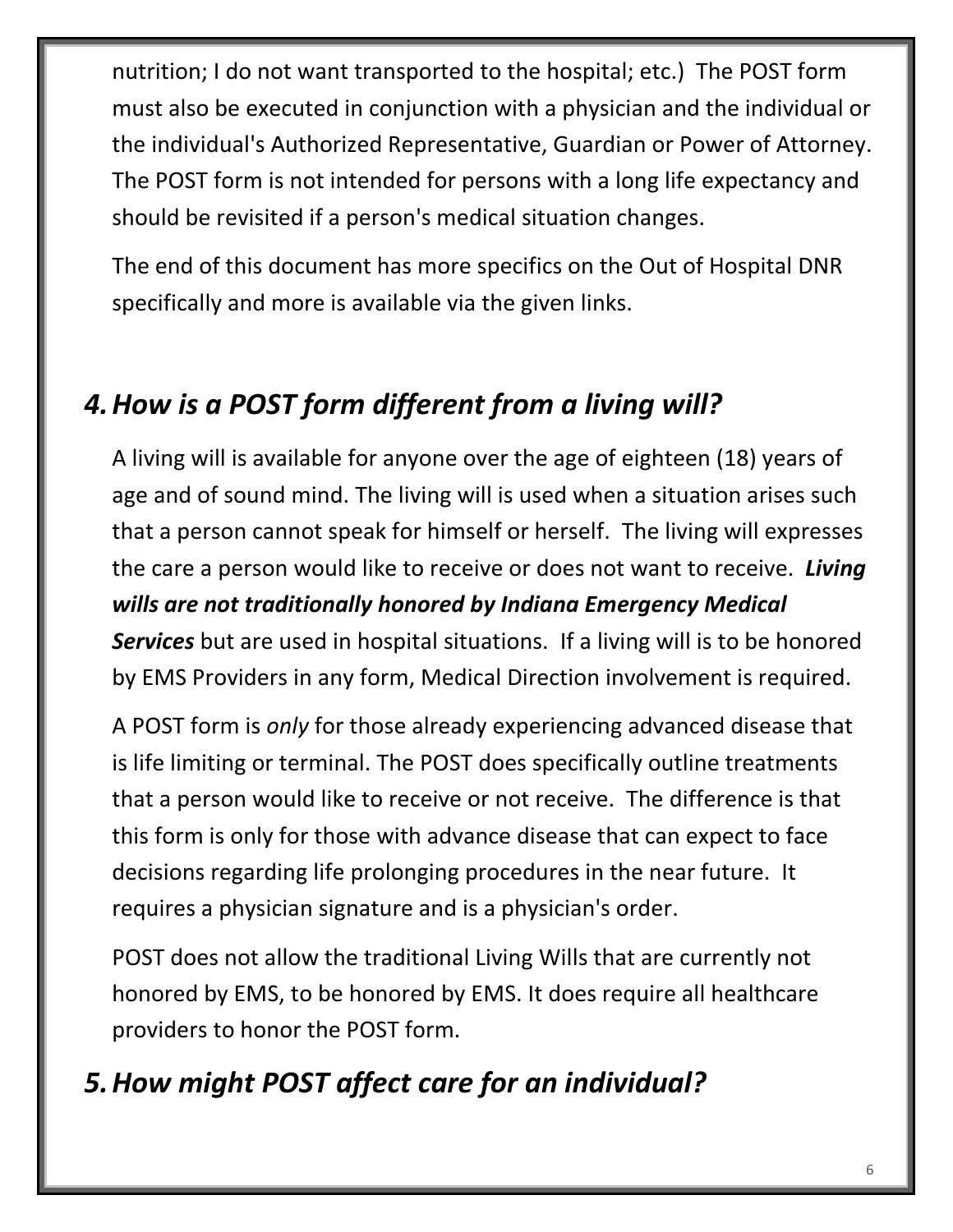An individual with a POST form should expect that the declarations on the form be complied with across all healthcare settings. The POST form is legally acceptable by EMS Providers (with Medical Control consultation or Standing Orders), Extended Care Facilities, Hospitals and Hospice Care. This uniformity of care will work to insure that all will follow the individual's decisions for care. The care will be guided and directed by decisions agreed upon by the individual, physician and preferably also the family.

A person with a living will can expect that the declarations on that form be followed by Hospitals, but not by Emergency Medical Services. The inability to honor a living will by most EMS Providers can cause conflicts in care, when the involved person is already living with an advanced chronic progressive disease, frailty or a terminal condition. The living will is to be used by an individual to state what they believe they would like to have, or not have, done **IF** they are suddenly unable to choose due to an acute situation.

A person with a DNR should expect that the declarations regarding code status (resuscitation or not) are upheld but will not have the rest of their treatment plan explained unless they also possess other directives.

## *6.Who should honor a POST form?*

All healthcare providers are required to honor the POST form legally.

If, when responding to this call, the patient has the capacity to make decisions for their own care at that time, you should discuss the POST orders with the patient and reaffirm their decisions as outlined on the POST. The patient can revoke the POST at any time and may do so during the call.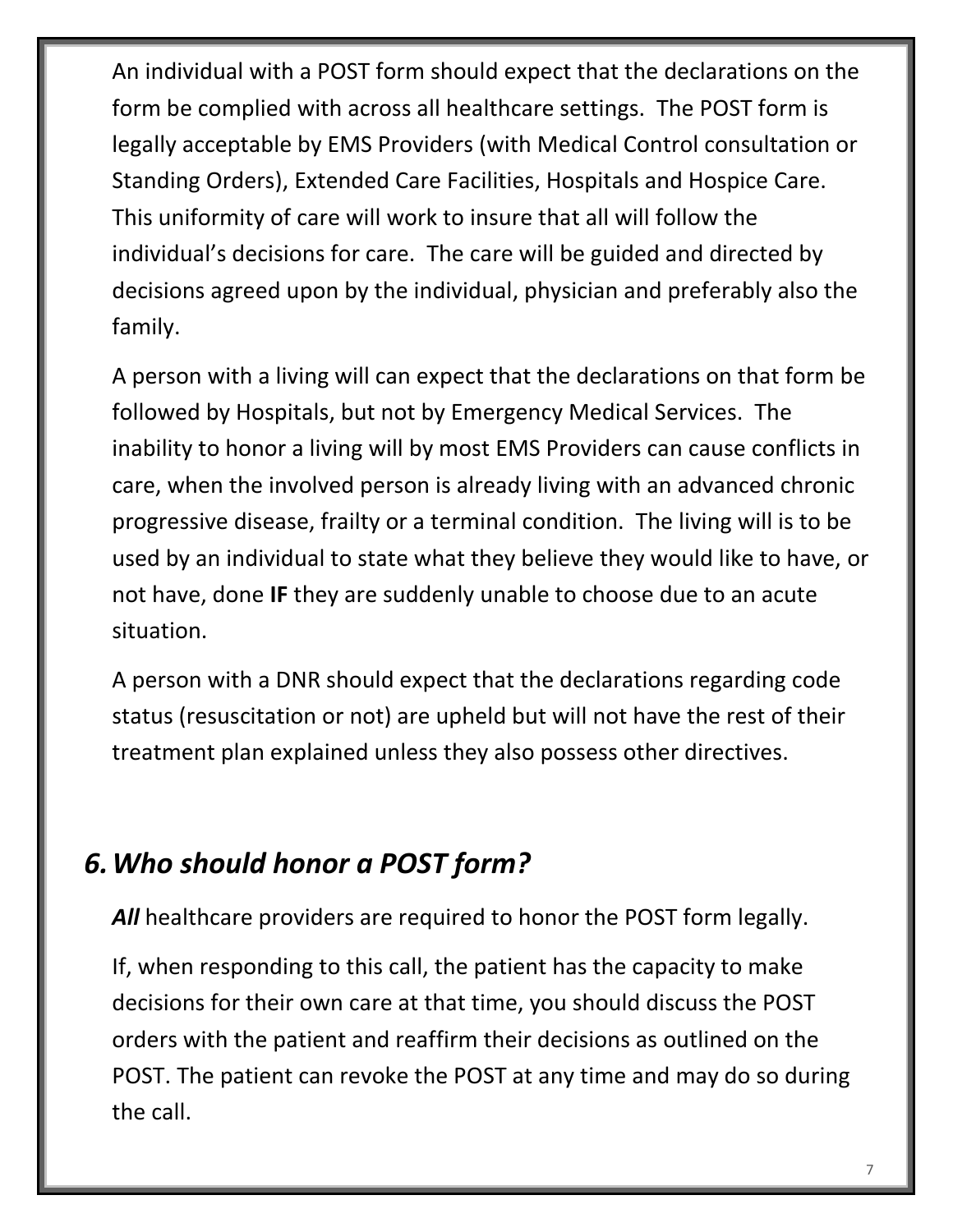EMS personnel should have standing orders delineating how their Medical Director would like them to treat a person with a POST form or have the ability to contact Medical Control for orders in isolated situations. The POST form can be addressed just as the DNR form is currently addressed.

## *7.When might I start seeing POST forms?*

The Indiana POST form became available on the Indiana State Department of Health website by July 1, 2013. This was the "go live" date per Legislation.

Now that the form is legally available, EMS personnel should look for POST forms: in the patient's medical record at extended care facilities; or in with the patient's medications or on their refrigerator at home. A push is being made for the POST to be printed on bright pink paper; however that is not required by statute. The POST should accompany the patient at the time of transfer. It is the property of the patient. Copies of the form are also legal documents and should be honored in the same fashion as the original.

# *8.What makes a POST form valid?*

A POST form does not have to be completely filled out in order to be valid. Sections left empty imply full consent to receive that care.

The only requirements are that the individual's identifiers (name and date of birth), code status orders in Section A (whether attempt resuscitation/Full Code or Do Not Attempt Resuscitation/DNR), signature (individual or the specifically stated Authorized Representatives) and the Physician signature be in place.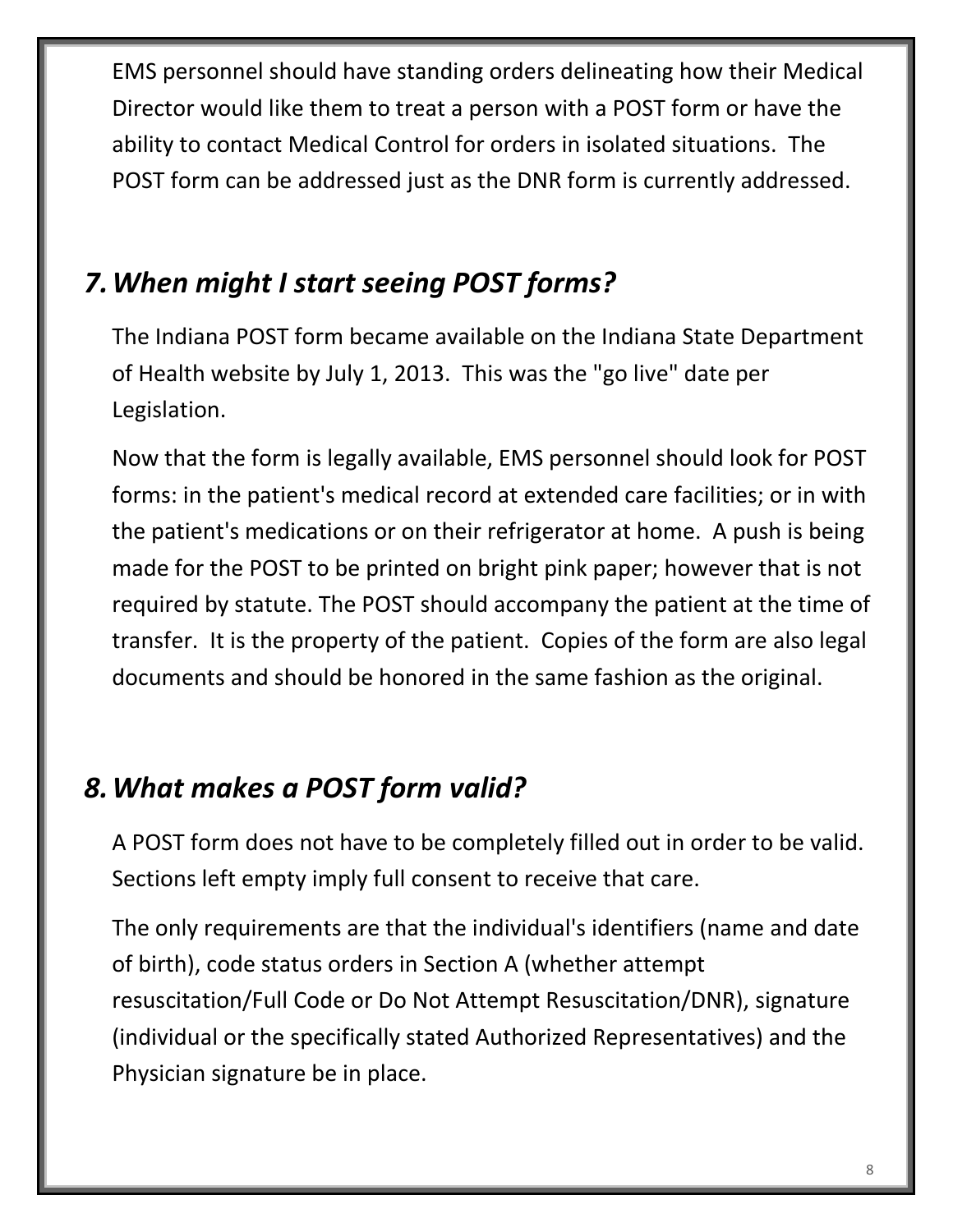*Copies of the POST are as valid as the original*. The original remains the property of the individual and not a specific institution or physician.

### *9.What if the patient has multiple Advance Directives?*

In a situation where an individual has multiple advance directives, the most recent or updated version should be the version that is followed. If there is a question regarding validity of the specific directive, then the physician should be contacted in order to obtain verification.

# *10. Am I protected, legally, if for some reason I do not follow POST?*

There is a conscience clause in the POST statute that protects healthcare providers when they act in good faith to honor the POST orders. In addition, a healthcare provider may choose not to honor the POST orders if the provider believes: the form is invalid; the form has been revoked; the declarant or his/her representative have requested alternative treatment; the POST orders would be medically inappropriate for the patient; or the POST orders conflict with the care provider's religious or moral beliefs. Family members may choose to direct more aggressive care than the POST form reflects. Just remember that the POST form reflects the patient's wishes and you are protected when you honor the POST form in good faith.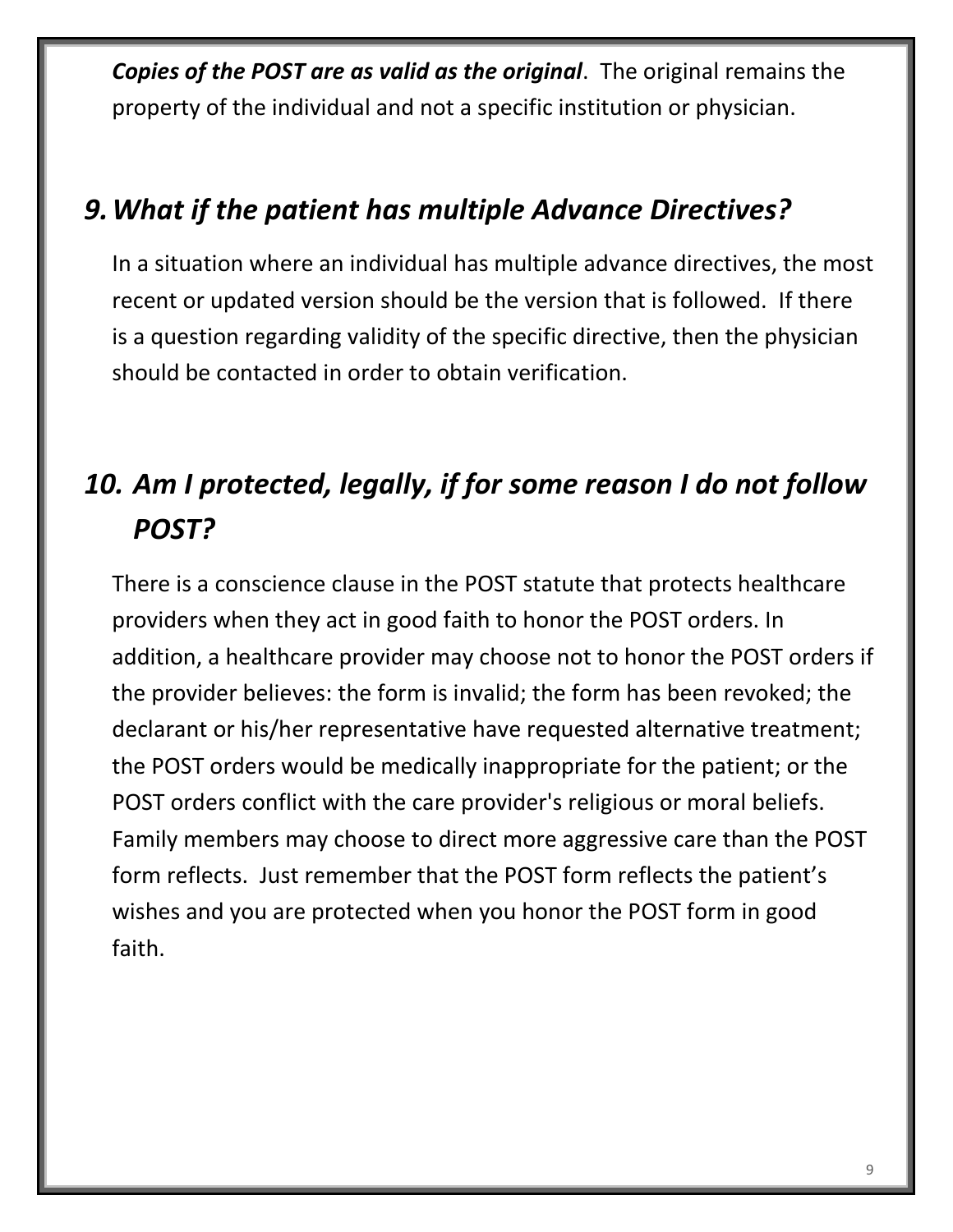### *SITUATIONAL EXAMPLES*

*You are called to the scene of an automobile collision and find a 68 year old male who is unresponsive and has sustained life-threatening injuries. His son, the driver of the vehicle, advises you that his father has a POST and presents the form to you. He states that he would like the POST followed. You note that in Section A the patient has chosen to be a DNR and in Section B the patient has chosen comfort measures only. What do you do? The trauma is obviously not the reason for the POST form, can you honor it?*

POST orders do not mean that you withhold care from your patient. In trauma situations, it is best to treat and transport according to your Standing Orders. The POST orders will be used at the hospital to determine how aggressively to manage the patient's injuries. However, you should also contact Medical Direction as soon as possible so that they can adjust orders if needed, especially if the patient experiences cardiac arrest. It is crucial that every EMS system and Medical Director foresee these types of situations and address them in their protocol, and that EMS professionals be familiar with that protocol and Indiana law.

*You are called to a local restaurant for a 58 year old female who is choking. When you arrive, her friend states that the patient has a POST form in her purse. She is now in respiratory arrest. The friend is able to produce the POST form and hand it to you. She is indeed in possession of her POST with Section A stating that she is a DNR and Section B stating that she would like to receive comfort measures. What do you do?*

\_\_\_\_\_\_\_\_\_\_\_\_\_\_\_\_\_\_\_\_\_\_\_\_\_\_\_\_\_\_\_\_\_\_\_\_\_\_\_\_\_\_\_\_\_\_\_\_\_\_\_\_\_\_\_\_\_\_\_\_\_\_\_\_\_\_\_\_\_\_\_\_\_\_\_

In the situation with a choking you should refer to local Standing Orders or Medical Direction, but treat the choking. The POST does not encourage you to withhold normal treatment for situations that could be completely reversible. Perhaps with the obstruction cleared the patient can continue to make verbal choices for herself. If the patient should go into cardiac arrest then you would again refer to local Standing Orders or Medical Direction regarding the treatment of this patient. It might be that the POST would then be honored. It might also be deemed a situation when the patient is transported due to the public location of the arrest. Medical Direction is the key to the intricate and individual situations that can not be predicted.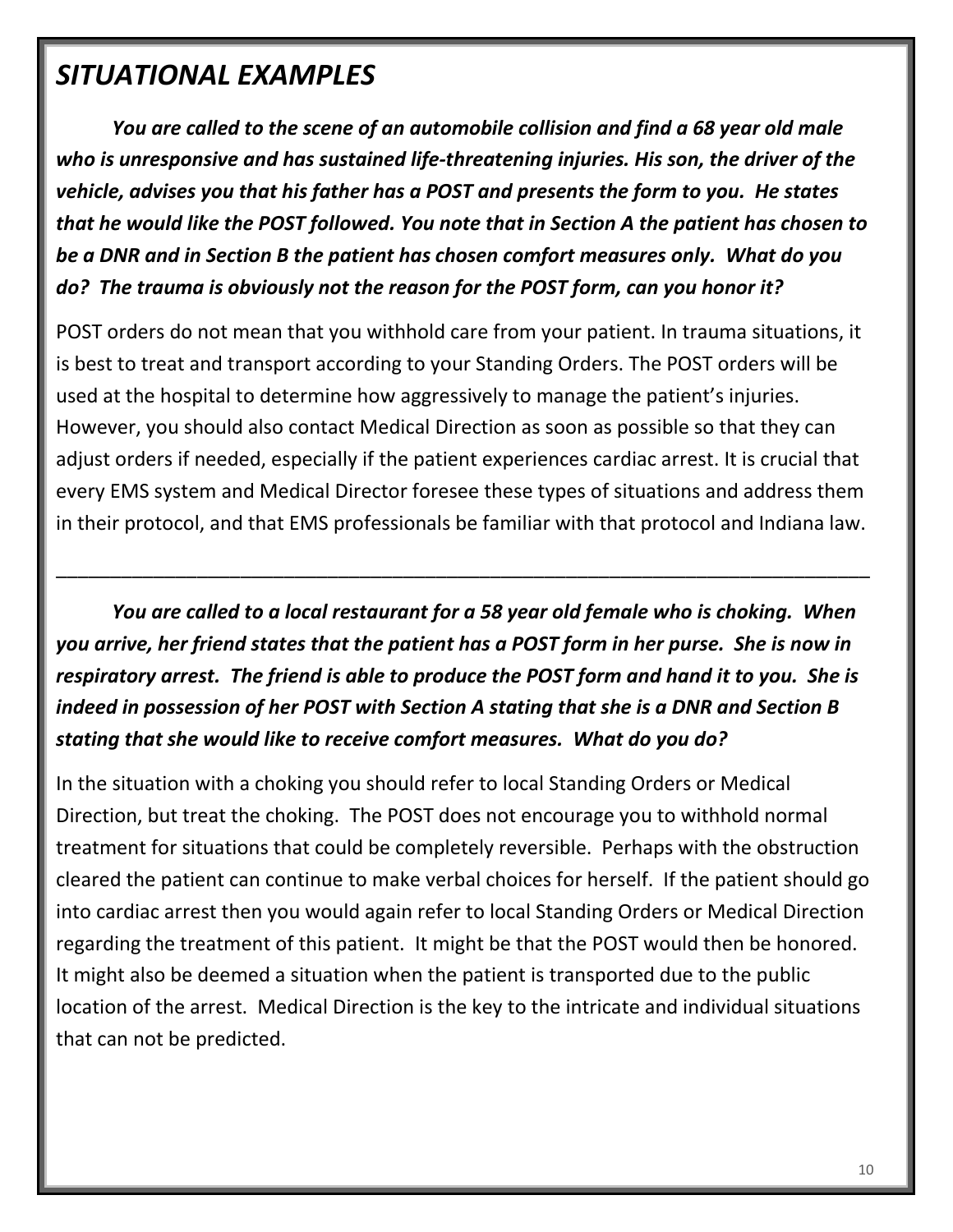*You are called to the home of Mr. Johnson, a 72 year old male who has fallen out of bed. He is non-responsive and has agonal breathing. His wife tells you he has terminal cancer and shows you his POST form that indicates he wants Comfort Measures Only. She asks you to lift the patient back in bed. She does not want him transported to the hospital. What do you do?*

With POST, the ideal would be to act within your Standing Orders, or contact Medical Control, to obtain orders for pain medications in order to make Mr. Johnson more comfortable and lift him back into bed.

As was stated, when there is a reason to believe the POST is not valid, revoked or if it conflicts with the care provider's moral or religious beliefs to uphold POST, then treatment may be done. However, POST is in place precisely for situations like this where the patient and family have decided what care they are choosing for themselves or their loved ones.

--------------------------------------------------------------------------------------------------------------------------

*You have responded to Mrs. Smith's residence, an 84 year old female patient with advance MS and diabetes. Her daughter advises you that she has a POST form for her mother with her listed as the Power of Attorney. Mrs. Smith's POST indicates that she is a DNR as well as having marked Limited Additional Interventions in Section B, allowing for IV, fluids, cardiac monitoring when necessary and transport to the hospital if she cannot be stabilized. She has asked that no other invasive procedures take place. Mrs. Smith has been lethargic but with numerous bouts of vomiting today. The daughter is concerned that her mother may require some fluids and treatment due to the hypovolemia as well as her history of diabetes. What do you do?*

Checking that she would like Limited Additional Interventions allows for IV as well as IV fluids and medications necessary to stabilize her immediate condition. You should consult your local Standing Orders, or Medical Direction, for treatment and whether the patient requires transport to the hospital for further stabilization. Even if you possess the Standing Orders that would allow for a fluid bolus and medication administration - Medical Direction is always a good back up when faced with confusing and difficult comorbidities with this patient.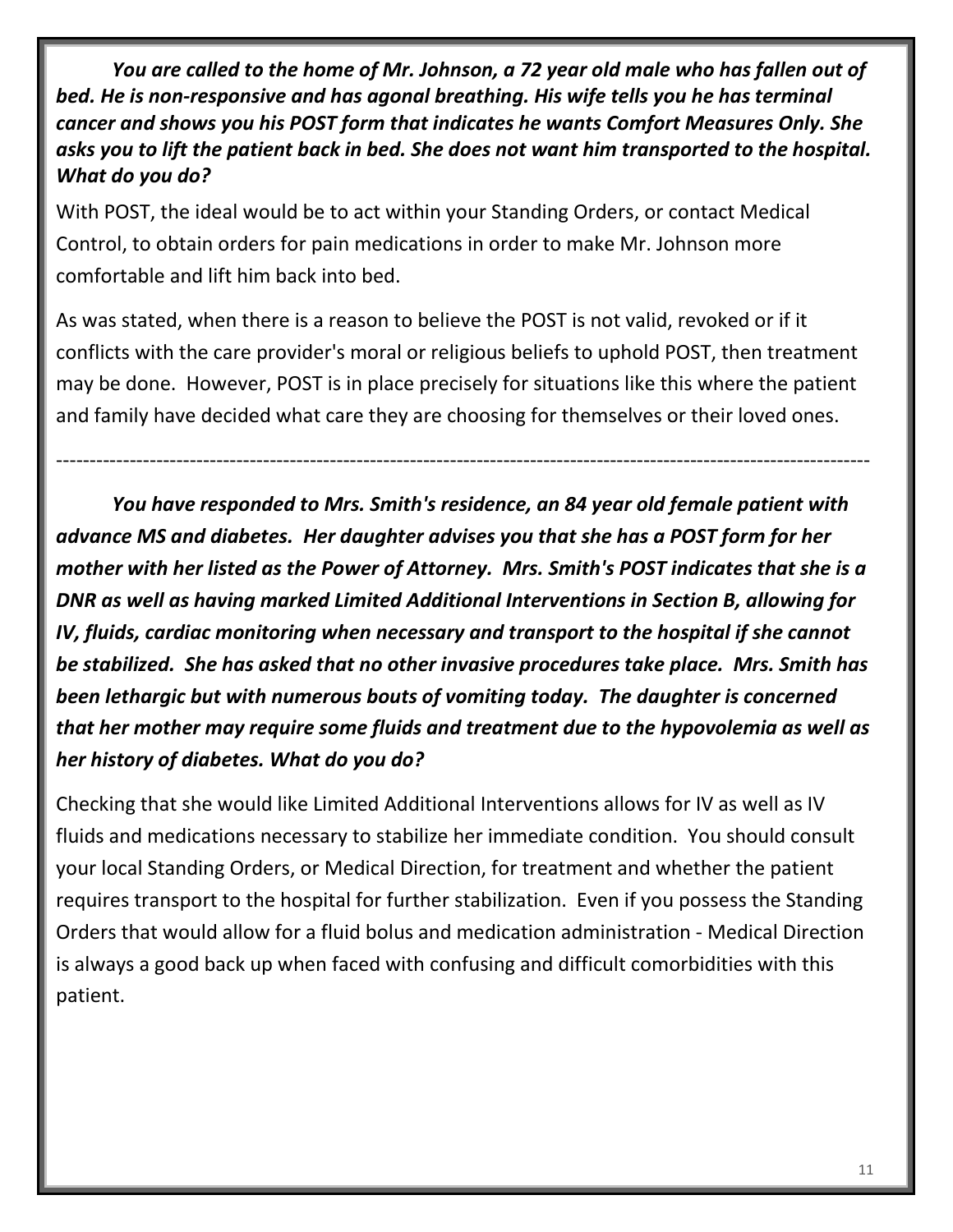# *Useful Contacts*

*IPPC - Indiana Patient Preferences Coalition http://www.iupui.edu/~irespect/POST.html*

*IDHS*

*1-800-666-7784* 

*ISDH*

*1-317-233-1325*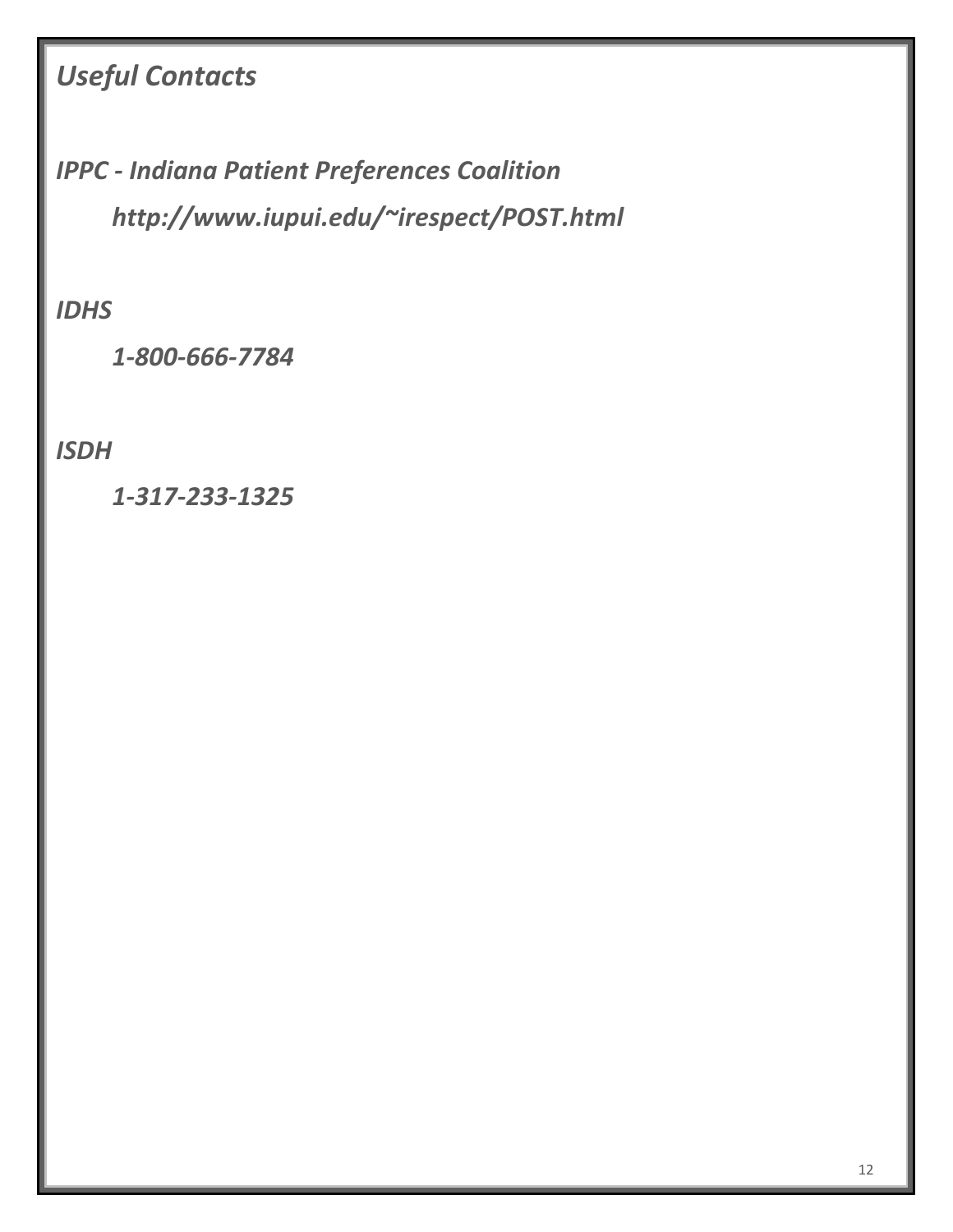### *Useful Links*

- [Advance Care Planning](http://www.nia.nih.gov/health/publication/advance-care-planning)  $\mathsf{NIF}$  (National Institute on Aging)
- End-of-Life Decisions (National Hospice and Palliative Care Organization) PDF
- [Living Wills and Advance Directives for Medical Decisions\(](http://www.mayoclinic.com/health/living-wills/HA00014/METHOD=print)Mayo Foundation for Medical Education and Research)
- [Put It in Writing: Questions and Answers on Advance Directives\(](http://www.aha.org/content/13/putitinwriting.pdf)American Hospital Association) - PDF
- [Healthcare Agents: Being One\(](http://www.caringinfo.org/i4a/pages/index.cfm?pageid=3525)National Hospice and Palliative Care Organization)
- [Making Medical Decisions for a Loved One at the End of Life\(](http://www.acponline.org/patients_families/pdfs/health/med_decisions.pdf)American College of Physicians) - PDF
- [Medical Issues to Be Considered in Advance Care Planning\(](http://www.americanhospice.org/articles-mainmenu-8/advance-care-planning-mainmenu-9/46-medical-issues-to-be-considered-in-advance-care-planning)American Hospice Foundation)
- [Advance Care Planning: Preferences for Care at the End of Life\(](http://www.ahrq.gov/research/findings/factsheets/aging/endliferia/)Agency for Healthcare Research and Quality)
- [Surrogate Decision Makers' Interpretation of Prognostic Information\(](http://annals.org/data/Journals/AIM/22170/0000605-201203060-00002.pdf)American College of Physicians) - PDF
- [Download Your State's Advance Directives\(](http://caringinfo.org/i4a/pages/index.cfm?pageid=3289)National Hospice and Palliative Care Organization) - PDF
- Advance [care directives](http://www.nlm.nih.gov/medlineplus/ency/patientinstructions/000472.htm)
- Also available in [Spanish](http://www.nlm.nih.gov/medlineplus/spanish/ency/patientinstructions/000472.htm)
- [Deciding about treatments that prolong life](http://www.nlm.nih.gov/medlineplus/ency/patientinstructions/000468.htm)
- Also available in [Spanish](http://www.nlm.nih.gov/medlineplus/spanish/ency/patientinstructions/000468.htm)
- [Health care agents](http://www.nlm.nih.gov/medlineplus/ency/patientinstructions/000469.htm)
- Also available in [Spanish](http://www.nlm.nih.gov/medlineplus/spanish/ency/patientinstructions/000469.htm)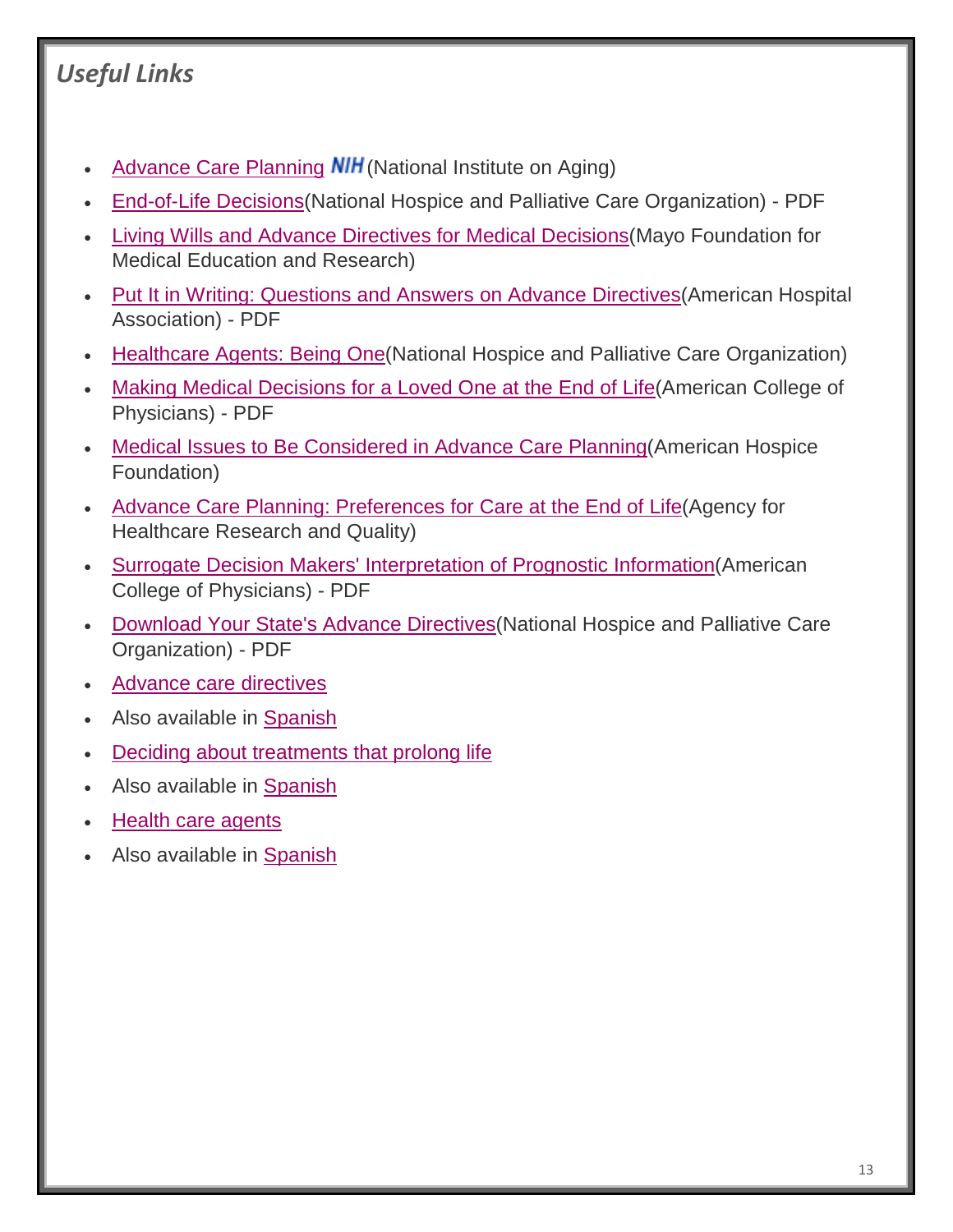### *POST FORM BREAK DOWN*

#### **A – CARDIOPULMONARY RESUSCITATION**

|     | <b>CARDIOPULMONARY RESUSCITATION (CPR):</b> Patient has no pulse AND is not breathing.               |                                           |  |
|-----|------------------------------------------------------------------------------------------------------|-------------------------------------------|--|
| $H$ | │ △ Attempt Resuscitation/CPR                                                                        | $\Box$ Do Not Attempt Resuscitation (DNR) |  |
|     | Check $\mid$ When not in cardiopulmonary arrest, follow orders in <b>B</b> , <b>C</b> and <b>D</b> . |                                           |  |
| One |                                                                                                      |                                           |  |

These orders apply only to the circumstance in which the person has no pulse and is not breathing. This section does not apply to any other medical circumstances. If a patient is in respiratory distress but is still breathing or has low blood pressure with an irregular pulse, a first responder should refer to section B for corresponding orders.

If the person wants cardiopulmonary resuscitation (CPR), and CPR is ordered, then the "Attempt Resuscitation (CPR)" box should be checked. Full CPR measures should be carried out and 9-1-1 should be called in an emergency situation. Providing full CPR typically requires intubation, mechanical ventilation, shocks to the heart when indicated and transfer to the ICU. Once CPR is initiated, patients must be transferred to a hospital setting for further evaluation and treatment.

If a person has indicated that he/she does not want CPR in the event of no pulse and no breathing, then the "Do Not Attempt Resuscitation/DNR" box should be checked. The person should understand that comfort measures will always be provided and that CPR will not be attempted.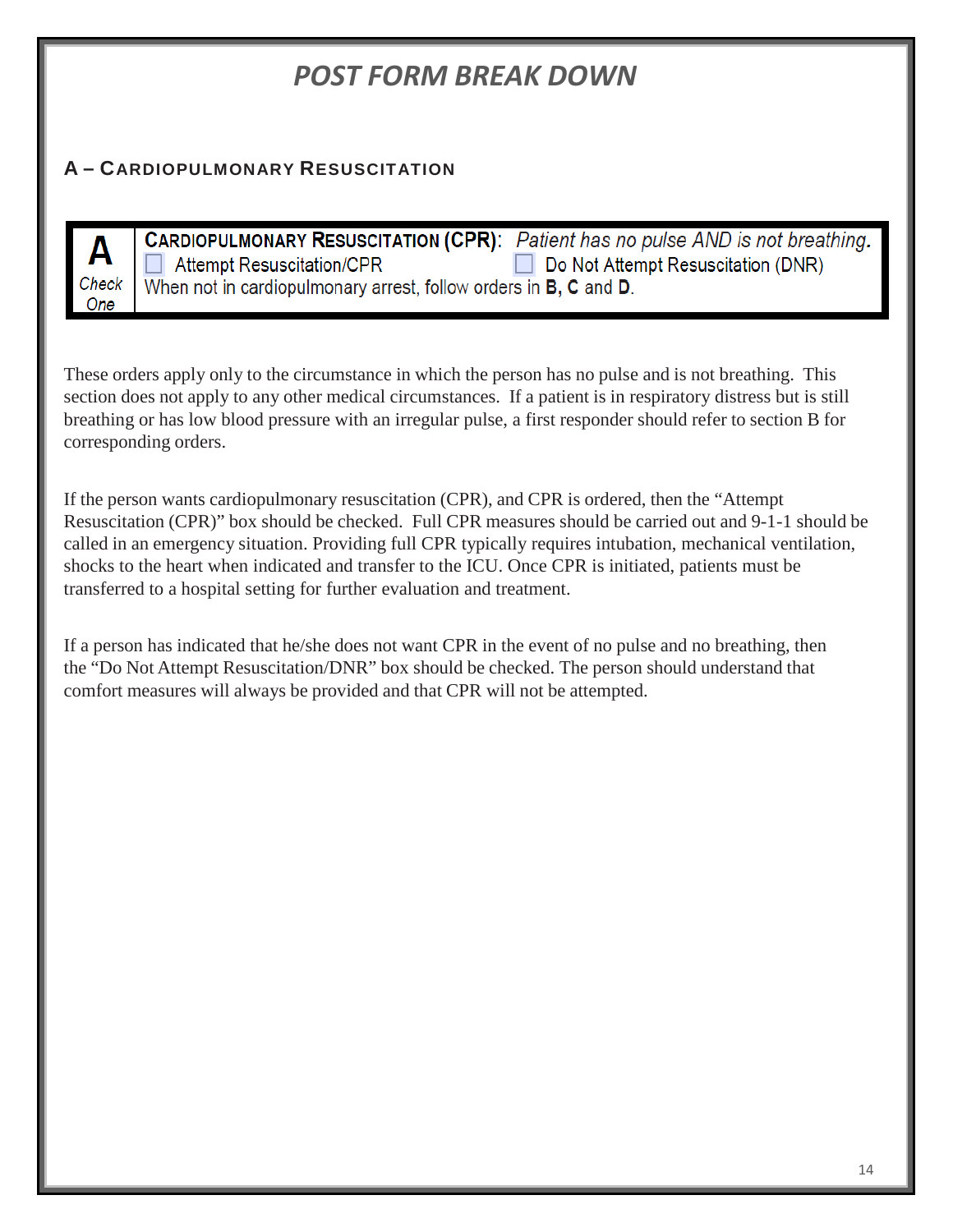#### **B – MEDICAL INTERVENTIONS**

| B<br>Check<br>One | <b>MEDICAL INTERVENTIONS:</b> If patient has pulse AND is breathing OR has pulse and is NOT breathing.<br>Comfort Measures (Allow Natural Death): Treatment Goal: Maximize comfort through symptom management.<br>Relieve pain and suffering through the use of any medication by any route, positioning, wound care and other<br>measures. Use oxygen, suction and manual treatment of airway obstruction as needed for comfort. Patient<br>prefers no transfer to hospital for life-sustaining treatments. Transfer to hospital only if comfort needs cannot<br>be met in current location.<br>Limited Additional Interventions: Treatment Goal: Stabilization of medical condition. In addition to care<br>described in Comfort Measures above, use medical treatment for stabilization, IV fluids (hydration) and<br>cardiac monitor as indicated to stabilize medical condition. May use basic airway management techniques<br>and non-invasive positive-airway pressure. Do not intubate. Transfer to hospital if indicated to manage |
|-------------------|---------------------------------------------------------------------------------------------------------------------------------------------------------------------------------------------------------------------------------------------------------------------------------------------------------------------------------------------------------------------------------------------------------------------------------------------------------------------------------------------------------------------------------------------------------------------------------------------------------------------------------------------------------------------------------------------------------------------------------------------------------------------------------------------------------------------------------------------------------------------------------------------------------------------------------------------------------------------------------------------------------------------------------------------|
|                   | medical needs or comfort. Avoid intensive care if possible.<br>Full Intervention: Treatment Goal: Full interventions including life support measures in the intensive care unit.<br>In addition to care described in Comfort Measures and Limited Additional Interventions above, use intubation,<br>advanced airway interventions, and mechanical ventilation as indicated. Transfer to hospital and/or intensive<br>care unit if indicated to meet medical needs.                                                                                                                                                                                                                                                                                                                                                                                                                                                                                                                                                                         |

Section B orders apply to emergency medical circumstances for a person who has a pulse but may or may not be breathing. This section provides orders for situations that are not covered in section A. These orders were developed in accordance with EMS protocol. Interventions to promote comfort should always be provided regardless of ordered level of treatment. Other orders may also be specified.

*Comfort Measures –* This box is checked for patients who desire only those interventions that allow a natural death with the goal of providing comfort. Use medication by any route, positioning, wound care, and other measures to relieve pain and suffering. Use oxygen, suction, and manual treatment of airway obstruction as needed for comfort. Do not transfer to a hospital for life-sustaining treatment. Transfer only if comfort needs cannot be met in current location. The overall treatment goal is to maximize comfort through symptom management.

*Limited Additional Interventions –* In addition to the comfort measures noted above, include IV fluids (hydration) and cardiac monitoring as indicated to stabilize the medical condition. This may involve the use of basic airway management techniques and non-invasive positive-airway pressure. Intubation, advance airway interventions, and mechanical ventilation are not used. Transferring the patient to a hospital may be indicated to manage and stabilize medical needs or to enhance comfort, but use of intensive care is avoided.

*Full Interventions –* Include all care noted above with no limitation of medically indicated treatment. All support measures needed to maintain and extend life are utilized. Use intubation, advance airway interventions, mechanical ventilation, and electrical cardioversion as indicated. Transfer to hospital and use intensive care as medically indicated.

If full treatment by EMS is indicated and desired, the "Full Interventions" box is checked. In medical emergencies, health care personnel or family should call 9-1-1. If the person and physician determine that some limitation is preferred, then one of the other boxes is checked. Health care professionals should first administer the level of emergency medical services ordered and then contact the physician.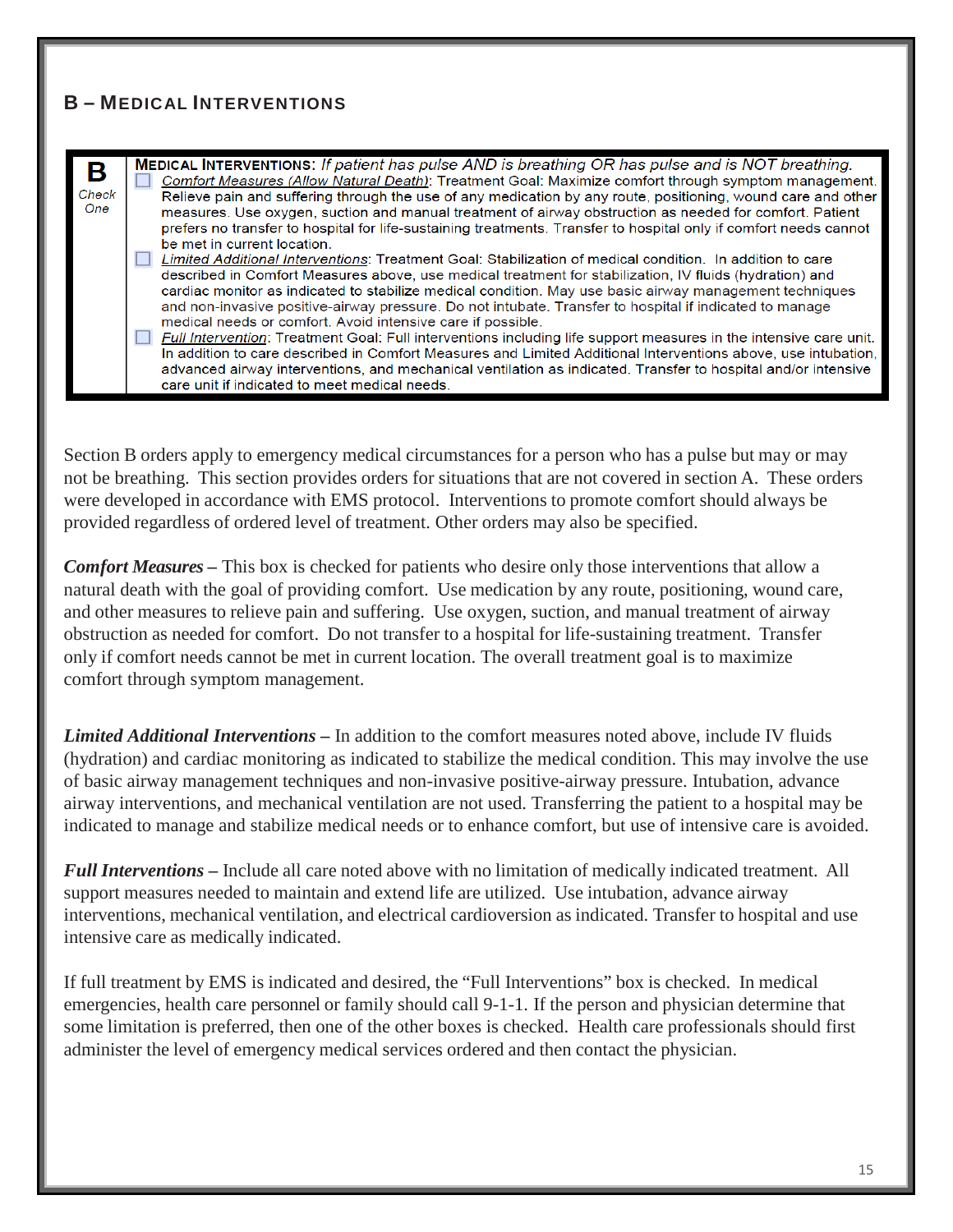#### **C&D - Antibiotics and Artificially Administered Nutrition**

| $\overline{\phantom{a}}$ | <b>ANTIBIOTICS:</b>                                                                                                                                                                                                                              |  |  |
|--------------------------|--------------------------------------------------------------------------------------------------------------------------------------------------------------------------------------------------------------------------------------------------|--|--|
| Check                    | Use antibiotics for infection only if comfort cannot be achieved fully through other means.                                                                                                                                                      |  |  |
| One                      | Use antibiotics consistent with treatment goals.                                                                                                                                                                                                 |  |  |
| I D<br>Check<br>One      | <b>ARTIFICIALLY ADMINISTERED NUTRITION:</b> Always offer food and fluid by mouth if feasible.<br>No artificial nutrition.<br>Defined trial period of artificial nutrition by tube. (Length of trial:<br>Goal:<br>Long-term artificial nutrition. |  |  |

These sections are of no concern to EMS, but they do spell out the patient's wishes regarding antibiotics as well as artificial nutrition.

#### **E -- Documentation of Discussion**

| DOCUMENTATION OF DISCUSSION: Orders discussed with (check one):<br><b>Health Care Representative</b><br>Patient (patient has capacity)<br>Legal Guardian / Parent of Minor<br><b>Health Care Power of Attorney</b>                                                                                               |                                  |                                            |  |
|------------------------------------------------------------------------------------------------------------------------------------------------------------------------------------------------------------------------------------------------------------------------------------------------------------------|----------------------------------|--------------------------------------------|--|
| <b>SIGNATURE OF PATIENT OR LEGALLY APPOINTED REPRESENTATIVE</b><br>My signature below indicates that my physician discussed with me the above orders and the selected orders correctly represent my wishes.<br>If signature is other than patient's, add contact information for representative on reverse side. |                                  |                                            |  |
| Signature (required by statute)                                                                                                                                                                                                                                                                                  | Print Name (required by statute) | Date (required by statute)<br>(mm/dd/vvvv) |  |

Upon completion of the discussion during which the POST is being executed, the health care professional checks the box indicating with whom the orders were discussed. More than one box may be checked in this section depending on who participated in the discussion.

The patient or his/her legally authorized representative must sign the form in this section, as well. For situations when the patient loses or has lost decision-making capacity, the name, address, and phone number of the patient's legally authorized representative is to be listed in the "Contact Information" section on the back of the form.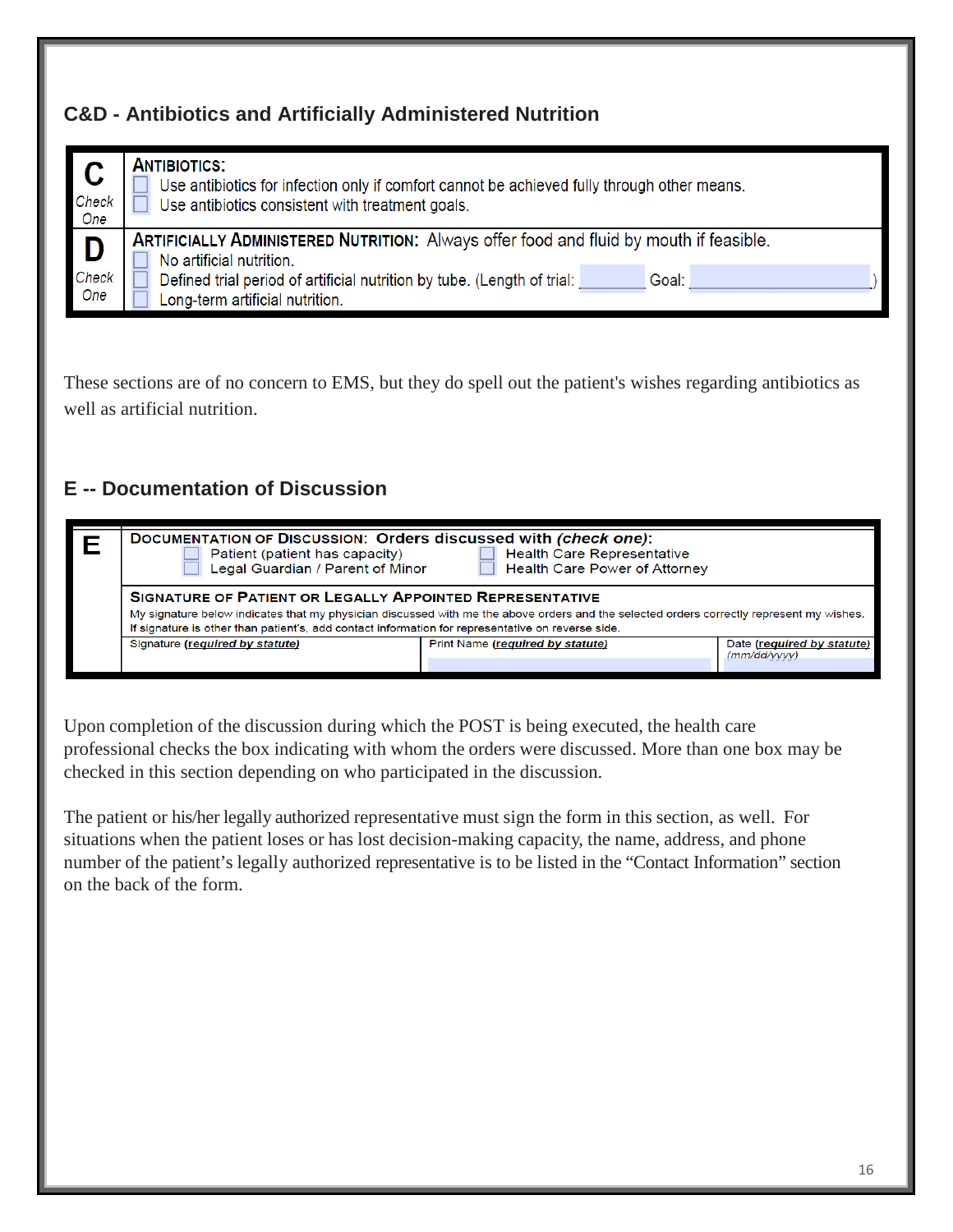#### **F – PHYSICIAN'S SIGNATURE**

|  | <b>SIGNATURE OF PHYSICIAN</b><br>My signature below indicates to the best of my knowledge that these orders are consistent with the patient's current medical condition and preferences. |                                                            |                                      |  |
|--|------------------------------------------------------------------------------------------------------------------------------------------------------------------------------------------|------------------------------------------------------------|--------------------------------------|--|
|  | Print Signing Physician Name (required by statute)                                                                                                                                       | Physician Office Telephone Number<br>(required by statute) | License Number (required by statute) |  |
|  | Physician Signature (required by statute)                                                                                                                                                | Date (required by statute)<br>(mm/dd/vvvv)                 | <b>Office Use Only</b>               |  |

The physician must sign the form in this section. **BOTH the patient's/representative's signature in section E and the physician's signature in this section F are mandatory. A form lacking these signatures is NOT valid.** The physician then prints his/her name, phone number, and the date and time the orders were written.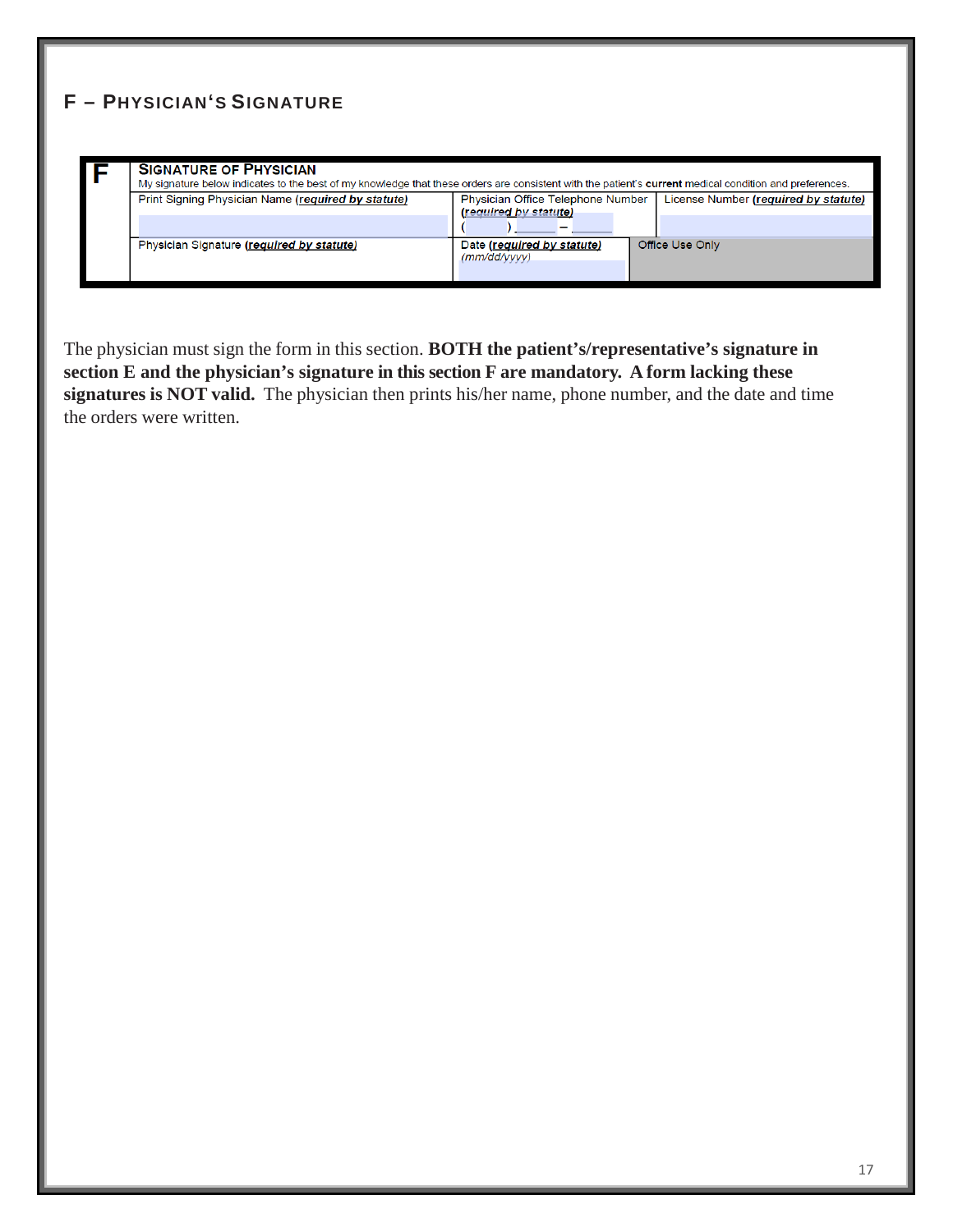#### **Out of Hospital DNR**

The Out of Hospital DNR (OHDNR) is an advance directive that allows a person outside an acute care hospital or health facility to indicate that he or she does not wish to be resuscitated if and when cardiac or pulmonary failure occur. Any person who is 18 or older, is of sound mind, and has been certified by his or her physician as having a terminal condition or a condition in which survival of cardiac/pulmonary failure is unlikely, may execute an Out of Hospital DNR. However, the OHDNR has no effect if the patient is pregnant.

The OHDNR can be recognized by EMS. In fact, the statute clearly states that a health care provider "shall" withhold or discontinue CPR when the criteria outlined in the statute are met. The health care provider's specific duties under the statute are listed below.

#### *IC 16-36-5-19*

#### *Health care provider duties*

*Sec. 19. (a) A health care provider shall withhold or discontinue CPR to a patient in an out of hospital location if the health care provider has actual knowledge of:*

*(1) an original or a copy of a signed out of hospital DNR declaration and order executed by the patient; or*

*(2) an out of hospital DNR identification device worn by the patient or in the patient's possession.*

*(b) A health care provider shall disregard an out of hospital DNR declaration and order and perform CPR if: (1) the declarant is conscious and states a desire for resuscitative measures;*

*(2) the health care provider believes in good faith that the out of hospital DNR declaration and order has been revoked;*

*(3) the health care provider is ordered by the attending physician to disregard the out of hospital DNR declaration and order; or*

*(4) the health care provider believes in good faith that the out of hospital DNR declaration and order must be disregarded to avoid verbal or physical confrontation at the scene.*

*(c) A health care provider transporting a declarant shall document on the transport form:*

*(1) the presence of an out of hospital DNR declaration and order;*

*(2) the attending physician's name; and*

*(3) the date the out of hospital DNR declaration and order was signed.*

*(d) An out of hospital DNR identification device must accompany a declarant whenever the declarant is transported. As added by P.L.148-1999, SEC.12.*

The OHDNR statute (IC 16-36-5) specifies the exact form that must be used. The form must be signed by two witnesses as well as the individual and his or her physician. A copy of the form is sufficient evidence of the existence of the directive (the original need not be presented to EMS). The individual may also revoke the OHDNR at any time in writing, verbally, or by destroying the document. A health care representative my revoke the OHDNR only if the declarant is incompetent to do so. The statute provides liability protection as long as a health care provider acts in good faith and in accordance with "reasonable medical standards."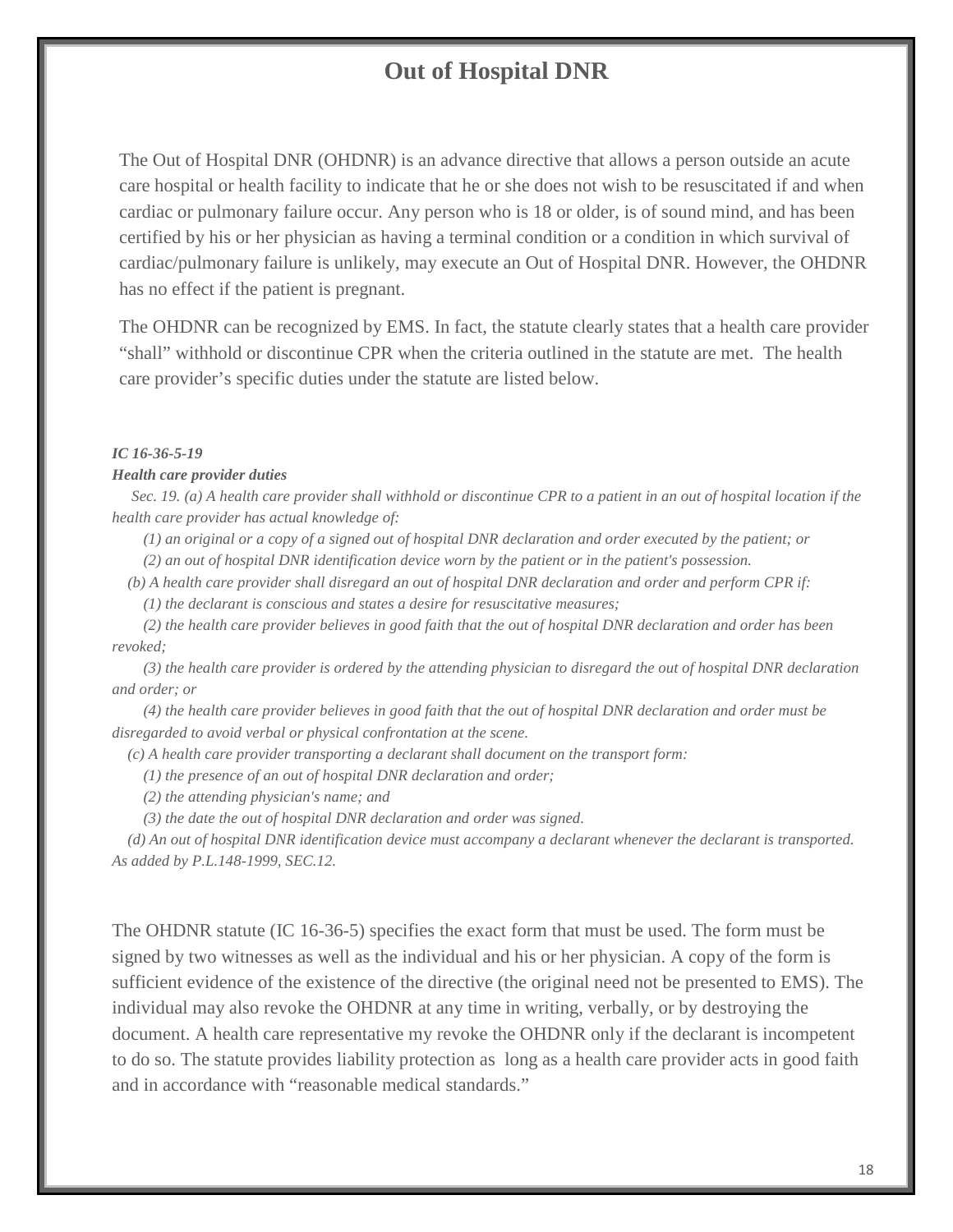#### LIVING WILL AND LIFE PROLONGING PROCEDURES WILL

The Living Will (LW) and Life Prolonging Procedures Will (LPP) are two different types of advance directives found in the same chapter of Indiana Code (16-36-4). These documents are used to express wishes for care in the event the person develops an "incurable injury, disease, or illness determined to be a terminal condition" and is unable to express directions for his or her care. The declarant must be at least 18 years of age and of sound mind in order to execute the LW or LPP. These documents are often created with an attorney when a will is created, but not always. Indiana law dictates the content of these documents (see samples in this packet). They must be signed by the declarant and two witnesses. Like the Out of Hospital DNR, the Living Will has no effect if the patient is pregnant.

The Living Will statute does not require a physician to act, but is considered an expression of the patient's desires. The statute does require a physician to use life prolonging procedures as requested within a Life Prolonging Procedures Will.

#### *IC 16-36-4-8*

*Life prolonging procedures will declarations; living will declarations*

*(f) A living will declaration under section 10 of this chapter:*

*(1) does not require the physician to use, withhold, or withdraw life prolonging procedures but is presumptive evidence of the patient's desires concerning the use, withholding, or withdrawal of life prolonging procedures under this chapter; and*

*(2) shall be given great weight by the physician in determining the intent of the patient who is mentally incompetent.*

*(g) A life prolonging procedures will declaration under section 11 of this chapter does require the physician to use life prolonging procedures as requested.*

Many EMS systems do not allow their EMS personnel to acknowledge the Living Will or Life Prolonging Procedures Will. However, this is changing. It is the EMS professional's responsibility to know how their local protocol addresses all forms of advanced directives.

The LW and LPP can only be revoked by the declarant, who may revoke the will orally, in writing, or by destruction of the document. The statute also provides immunity to health care providers who withhold care pursuant to the wishes of the patient as expressed in these documents, but, again, EMS personnel need to remain current on how their Medical Director wants them to deal with the LW and LPP. Always consult medical control if uncertain on how to proceed.

#### *IC 16-36-4-7*

*Consent to medical treatment; immunity from liability for failure to treat patient after refusal of treatment*

*Sec. 7. (a) A competent person may consent to or refuse consent for medical treatment, including life prolonging procedures. (b) No health care provider is required to provide medical treatment to a patient who has refused medical treatment under this section. (c) No civil or criminal liability is imposed on a health care provider for the failure to provide medical treatment to a patient who has refused the treatment in accordance with this section.*

*As added by P.L.2-1993, SEC.19.*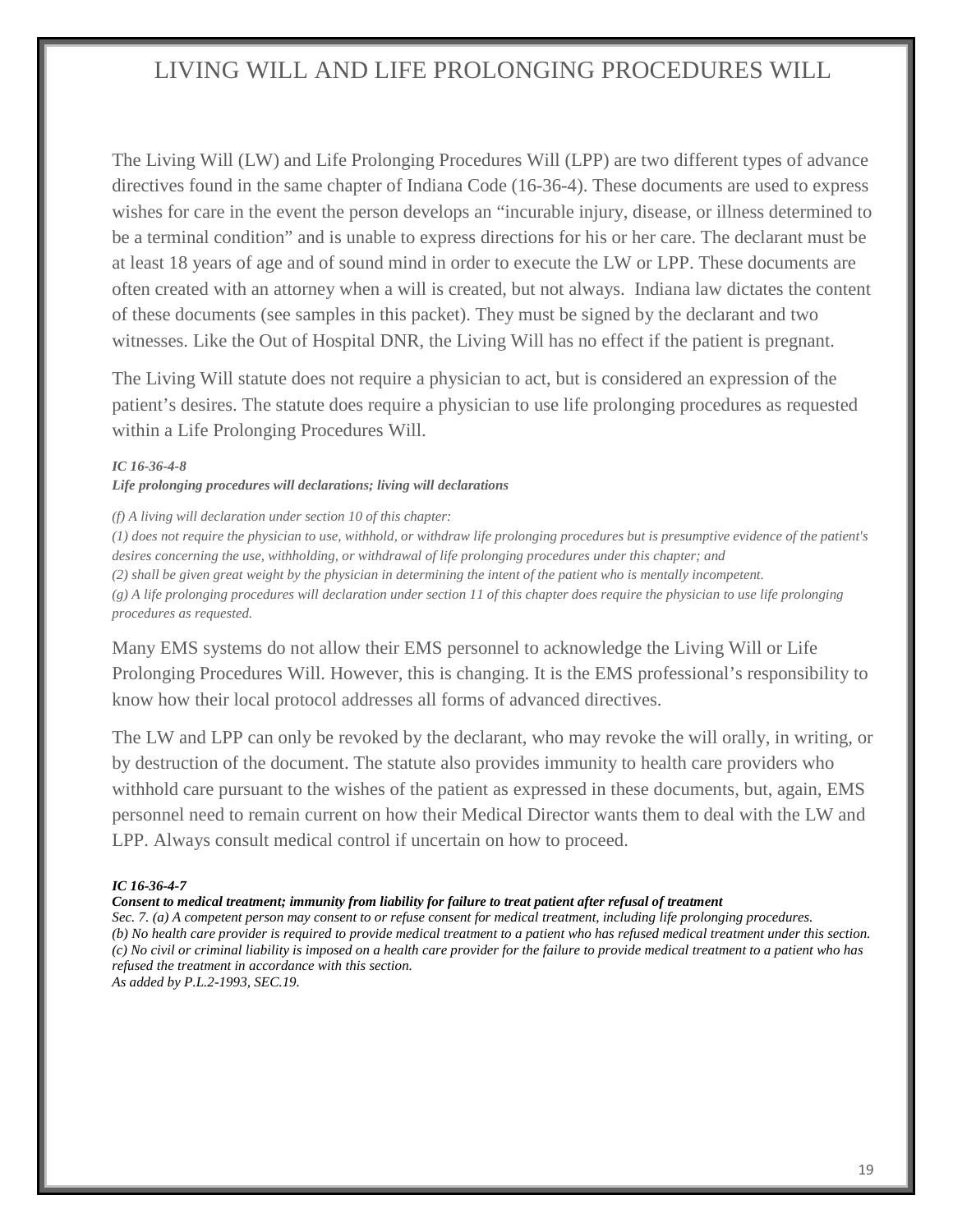#### LIVING WILL DECLARATION

Declaration made this \_\_\_\_\_ day of \_\_\_\_\_\_ (month, year). I, \_\_\_\_\_\_\_, being at least eighteen (18) years of age and of sound mind, willfully and voluntarily make known my desires that my dying shall not be artificially prolonged under the circumstances set forth below, and I declare:

If at any time my attending physician certifies in writing that: (1) I have an incurable injury, disease, or illness; (2) my death will occur within a short time; and (3) the use of life prolonging procedures would serve only to artificially prolong the dying process, I direct

that such procedures be withheld or withdrawn, and that I be permitted to die naturally with only the performance or provision of any medical procedure or medication necessary to provide me with comfort care or to alleviate pain, and, if I have so indicated below, the provision of artificially supplied nutrition and hydration. (Indicate your choice by initialling or making your mark before signing this declaration):

I wish to receive artificially supplied nutrition and hydration, even if the effort to sustain life is futile or excessively burdensome to me.

I do not wish to receive artificially supplied nutrition and hydration, if the effort to sustain life is futile or excessively burdensome to me.

\_\_\_\_\_\_\_\_\_\_ I intentionally make no decision concerning artificially supplied nutrition and hydration, leaving the decision to my health care representative appointed under IC 16-36-1-7 or my attorney in fact with health care powers under IC  $30 - 5 - 5$ .

In the absence of my ability to give directions regarding the use of life prolonging procedures, it is my intention that this declaration be honored by my family and physician as the final expression of my legal right to refuse medical or surgical treatment and accept the consequences of the refusal.

I understand the full import of this declaration.

Signed \_\_\_\_\_\_\_\_\_\_\_\_\_\_\_\_\_\_\_\_\_\_\_\_\_

\_\_\_\_\_\_\_\_\_\_\_\_\_\_\_\_\_\_\_\_\_\_\_\_\_\_\_\_\_\_\_

City, County, and State of Residence

The declarant has been personally known to me, and I believe (him/her) to be of sound mind. I did not sign the declarant's signature above for or at the direction of the declarant. I am not a parent, spouse, or child of the declarant. I am not entitled to any part of the declarant's estate or directly financially responsible for the declarant's medical care. I am competent and at least eighteen (18) years of age.

Witness \_\_\_\_\_\_\_\_\_\_\_\_\_\_\_ Date \_\_\_\_\_\_\_\_\_\_

Witness \_\_\_\_\_\_\_\_\_\_\_\_\_\_\_\_\_\_\_\_\_ Date \_\_\_\_\_\_\_\_\_\_\_\_\_

*As added by P.L.2-1993, SEC.19. Amended by P.L.99-1994, SEC.2.*